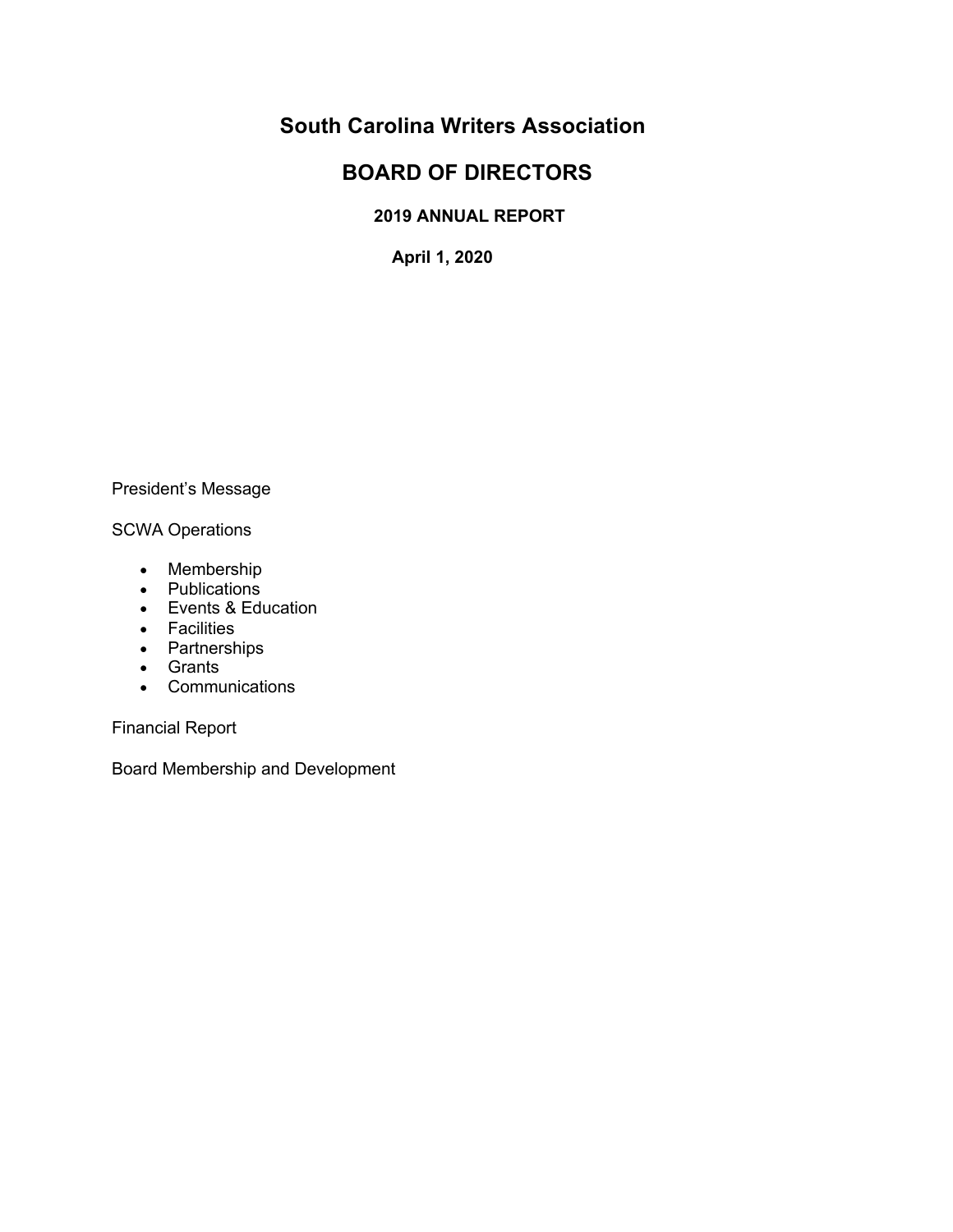### **PRESIDENT'S MESSAGE**

2019 was an exciting year to be President of South Carolina Writers Association. Through the efforts of a dedicated Board and committed members, we accomplished a great deal for the organization. In addition to significantly increasing membership, we supported members and chapters through workshops, a successful retreat, and new partnerships. For the first time ever, we established a physical office location in downtown Columbia.

Perhaps most rewarding was the significant change we made to our publications. In the last six months, our new online literary journal, *The Petigru Review*, has been read by over 3,500 people, with 13,000 individual views. And later this month, *Catfish Stew,* a member anthology, will be published. These signature publications are the pride of SCWA and represent the talented writing of our members.

It was a team effort with strong participation and assistance by our membership throughout the state. I'm grateful that members took such an active interest in improving the organization. A special thanks goes out to four board members who have departed after making exceptional contributions: Davis Enloe, Steve Gordy, Ann Williams and Adrienne Mathues. I stepped aside from the President's role for 2020. However, I'm excited to continue serving SCWA as a board member. It was a fantastic year!

Best,

Amber Wheeler Bacon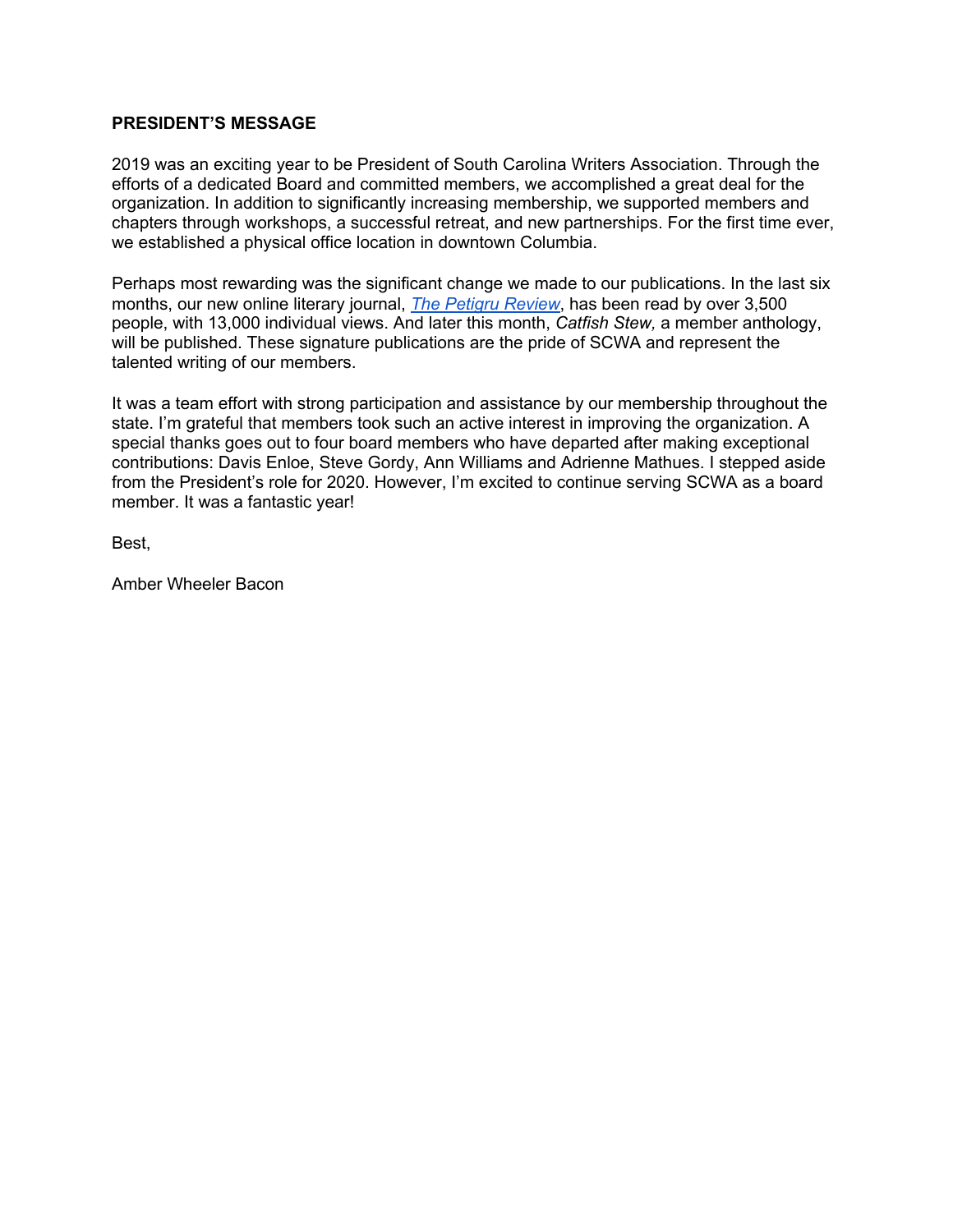### **SCWA OPERATIONS:**

### **Membership:**

Membership grew by almost 20% from 275 to 325 active members. The membership fee categories were revised eliminating some categories and retaining only regular and student memberships. SCWA implemented a common anniversary renewal date of April 1 together with a modified fee schedule for partial-year membership.

The Membership Chair attended many Chapter meetings during the year to exchange information and to listen to members' views on how the board can better serve them. This process will be re-established in 2020. During 2019 there were 14 chapters operating across the state. Support was provided to members in the Charleston area on establishing a new chapter for that area, a development which we hope to see materialize in 2020.

### **Publications:**

SCWA re-engineered its publications in 2019 and went digital. The Petigru Review, SCWA's well respected annual anthology, was transformed into an online journal and was published November 1. Approximately 400 submissions were received in the genres of fiction, non-fiction, poetry, novel 1st chapter and artwork. The Editorial Team maintained a focus on diversity. Of the 23 pieces accepted for publication, 3 were African American, 1 Chinese American, 1 Pakistani American and 1 Spanish American. After the release over 3,500 people read the journal with 13,000 individual views.

SCWA also re-introduced its original anthology, Catfish Stew, as a print publication. The submissions closed during the 4th quarter with over 50 submissions received in categories similar to the TPR. The anthology is scheduled to be released in the spring of 2020.

SCWA continued its tradition of sponsoring an annual writing competition in honor of Carrie McCray. The process was changed in 2019 by partnering with the South Carolina Academy of Authors. Under these new arrangements SCWA provides funding to jointly sponsor the Carrie McCray Nikens fellowship, an award administered by the SCAA.

#### **Events & Education:**

SCWA provided a series of educational programs during 2019. Skill development workshops were provided in cooperation with local chapters in Greenville, Charleston and Columbia. Additional workshops were conducted in conjunction with The Pat Conroy Literary Center in Aiken and Summerville. A state-wide retreat was provided in Beaufort in which members and non-members were instructed by subject experts in different genres. Dedicated writing time allowed participants to practice their skills and have their work critiqued. The retreat was organized in concert with the Pat Conroy Literary Festival and offered integrated programs and schedules.

## **Facilities:**

SCWA established its first physical office location when it moved into shared facilities provided by One Columbia for Arts and Culture at 1219 Taylor Street, Columbia, 29201. The use of this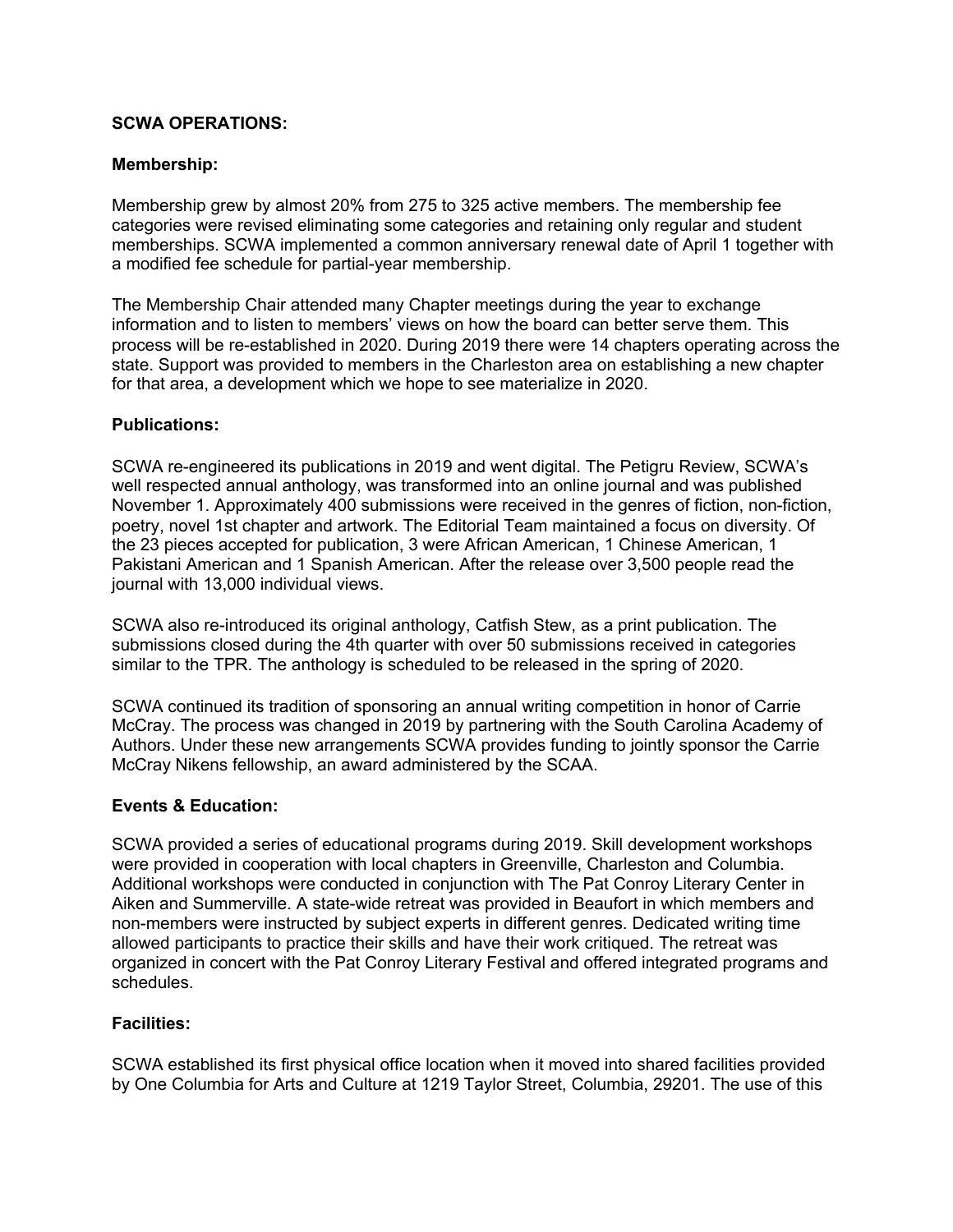office space enables SCWA to use a permanent fixed mailing address and a meeting place for board activities.

#### **Partnerships:**

SCWA entered into partnerships with The Pat Conroy Literary Center for shared programming; One Columbia for Arts and Culture for the use of facilities and the South Carolina Academy of Authors for shared sponsorship of awards. Further partnerships will be examined to support SCWA's mission.

#### **Grants:**

Two grants were received during 2019.

The South Carolina Arts Commission awarded a grant of \$1077 toward our publication of The Petigru Review.

The South Carolina Humanities awarded a grant of \$1500 toward the SCWA 2019 Beaufort Conference.

The two grants, which totalled \$2577, represented 9% of SCWA total Revenue for 2019. The generous support provided by the SC Arts Commission and SC Humanities enabled SCWA to deliver key programs which enhance member services and the value of SCWA membership. New grant applications were processed to support 2020 operating programs.

#### **Communications:**

SCWA kept members informed on a variety of topics through our Newsletter – The Quill; our Facebook page; and updates on our website – myscwa.org.

The Quill provided members with information on Chapter updates and activities, submission opportunities, writing events across South Carolina, member publications and activities.

SCWA's Facebook page provided timely updates on member activities, publication news and links to connect members across the writing community. Live Facetime events were held to give members an insight to events that were held and to promote workshops and the conference.

Myscwa.org helped members stay informed on key developments and news from the Board of Directors such as who we are, what we're doing and other items such as new policies and procedures, progress against Board priorities and individual essays on perspectives on writing. Mostly the website served as an important tool to connect with members and would-be members. Some enhancements were made to the website. The board worked with a USC MBA student class to survey members and develop a website redesign project. Implementation was deferred until funding could be secured. This will be a priority for 2020.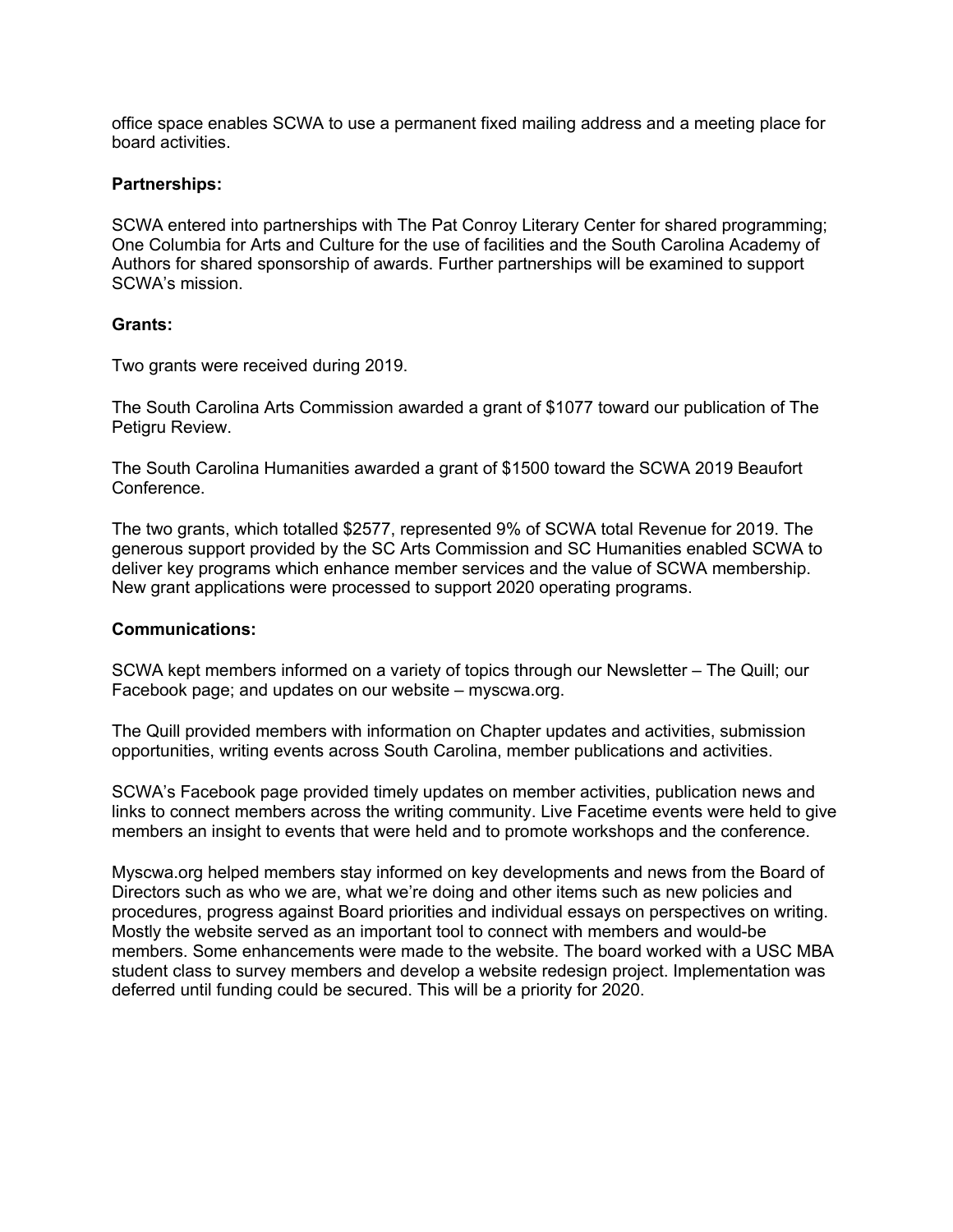### **FINANCIAL REPORT:**

During 2019 SCWA improved its financial position while delivering against its objectives in all aspects of operations, publications and program delivery. Annual membership fees were maintained at \$52 while cash reserves grew from \$14k to \$21k at year-end.

| Category            | Revenue     | <b>Expenses</b> | <b>Net</b> |
|---------------------|-------------|-----------------|------------|
| <b>Publications</b> | \$17.25     | (\$260.15)      | \$277.40   |
| Events & Education  | 13,575.94   | 14,675.52       | (1,099.58) |
| Operations          | 12,583.74   | 6,526.20        | 6,057.54   |
| Grants              | 2,577.00    | 0               | 2,577.00   |
| Total               | \$28,753.93 | \$20.941.57     | \$7,812.36 |

All areas of program delivery were net positive when program specific grants were applied against the accounts.

During 2019 new financial management procedures were implemented and documented in a financial management manual.

#### **Board Membership and Development**

Board membership consisted of the following:

Executive Board:

| President                       | Amber Wheeler Bacon |
|---------------------------------|---------------------|
| <b>Vice President/Secretary</b> | Mike Lee            |
| Treasurer                       | Steve Gordy*        |
| <b>Board Development</b>        | Roger Jones         |
| Past President                  | Carol-Ann Rudy      |

Directors:

Mary Sturgill Adrienne Mathues\* Sue Cryer Dr. Kasie Whitener Jayne Bowers Ann Williams\* Davis Enloe\* Dana Ridenour Ann Chaney